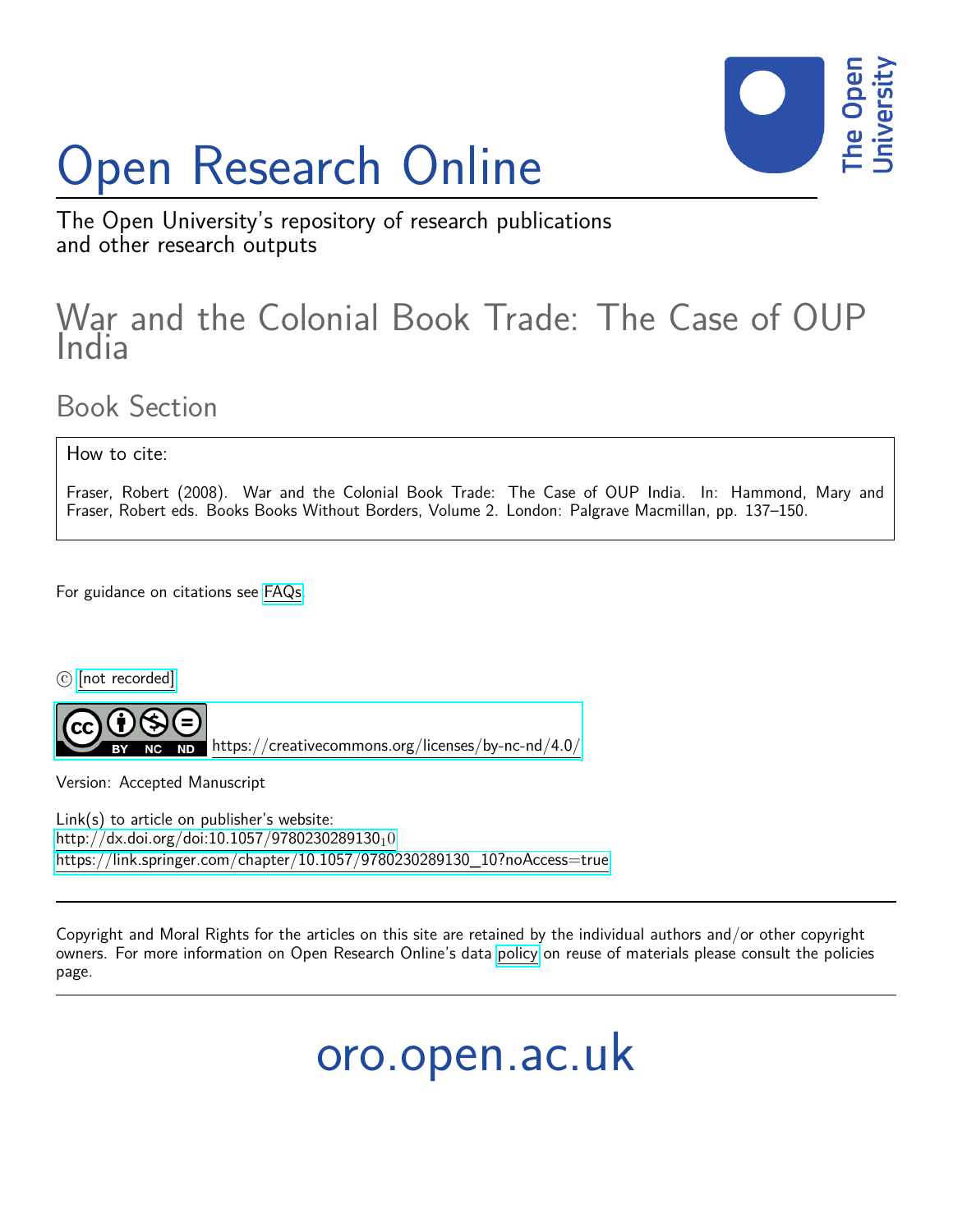## **War and the Colonial Book Trade: The Case of OUP India**

**9**

#### *Robert Fraser*

On the night of October 10, 1943, under pressure from heavy Monsoon rains, the two rivers in Madras – the Cooum and Adyar – burst their banks. Floods "as bad", reckoned the *Madras Mail*, "as any known in living memory", swilled across the city, soon reaching the business district where overseas publishers had their offices and *godowns*, or warehouses. Water, as one harassed editor reported, was "lapping at the gates of Longmans" and it rapidly inundated the bottom storey of the Kardyl Building in Mount Road, which housed the *godown* of the Oxford University Press. Much of the stock – bound books and loose quires - was ruined. From the relative safety of Head Office in Nicol Road, Bombay, R. E. Hawkins - overall Manager of the Indian Branch - relayed the plight of one of his hapless authors back to Oxford. "Roused from sleep by the rising waters," he said, "she waited for rescue on the roof of her house, repelling the rats and snakes that also sought sanctuary"<sup>[1](#page-16-0)</sup>. The following evening, safely down again, she heard wailing over the stricken city what under the circumstances seemed almost a homely sound. It was an air raid siren, keening the arrival of yet another consignment of Japanese bombs.

Thus concluded an episode that seems to belong in a novel – one of Paul Scott's say – evoking the balance between inner and outer threat characterising the last few years of British political and commercial ascendancy in India. But the scene was real enough, several of the Madras populace were drowned, and the damage at Mount Road was assessed at 5,500 rupees<sup>[2](#page-17-0)</sup>. The remaining stock had to be dried out, no easy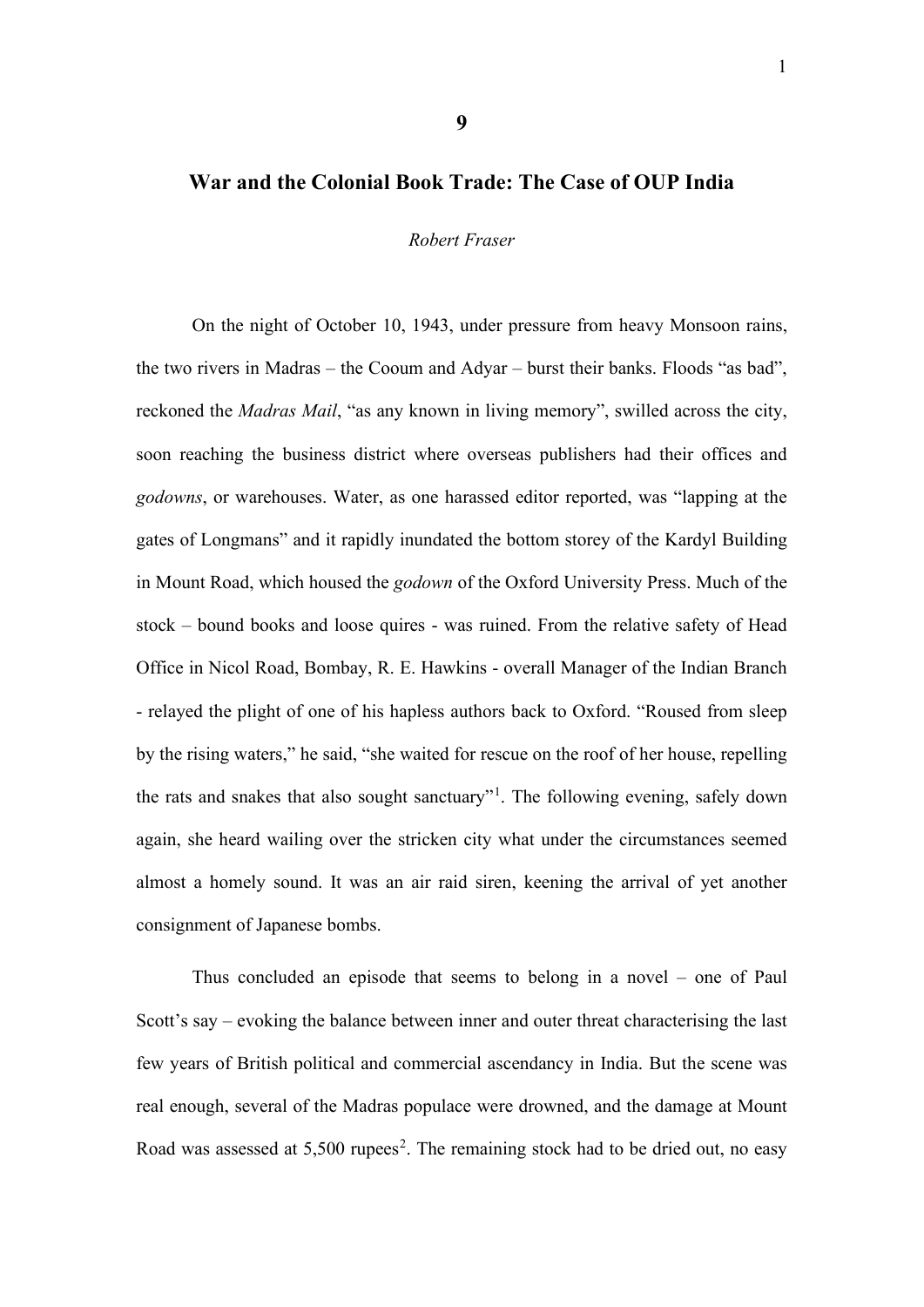task in the wet season when, as Hawkins now lamented, "leather sprouts fungus". It was, for Oxford and India, one of the lowest points of the war. With the Japanese at the gates of Bengal, a quarter of the working population of Calcutta had fled. The once lucrative Burmese market had collapsed. John Brown, OUP's office manager in Bombay, an early conscript, had been captured by the Japanese<sup>[3](#page-17-1)</sup>. Nobody knew where he was, though he was later to be identified as a Prisoner of War on Taiwan.<sup>[4](#page-17-2)</sup> Deadlock subsisted between the British government, the Hindu-dominated Congress Party and the Muslim League over the political future of the sub-continent. Resentments still seethed, and in Calcutta the expatriate wife of the Principal of St Paul's College was stabbed in the open street. Hawkins was negotiating over the rights to what he hoped might be a bestseller: *The Mind of Mahatma Gandhi*. But the subject was *incommunicado*, and rights difficult to obtain. There was, moreover, as his employer and regular correspondent, Sir Humphey Milford "Publisher to the University of Oxford" brutally informed him, little demand for such a title in England, where indifference to the long-term fate of the colonies seemed, for the time being at least, to be almost total<sup>[5](#page-17-3)</sup>.

And yet the correspondence itself, with its plethora of detail, tells a complementary and countervailing story. Roy Hawkins was 36. Senior among three British OUP officers in India, including the absent Brown, he had overall responsibility for operations there on a salary of 1100 rupees a month, though his standard thirty-three month contract had actually expired in 1940, and he had enjoyed neither home leave nor increment since the outbreak of war<sup>[6](#page-17-4)</sup>. Milford, who was approaching retirement, was one of Oxford's grandees. Since 1913 he had held the key post of Publisher, taking a personal interest in the development of the India branch, which had largely been formed on his initiative. It was to Milford that E.V. Rieu, first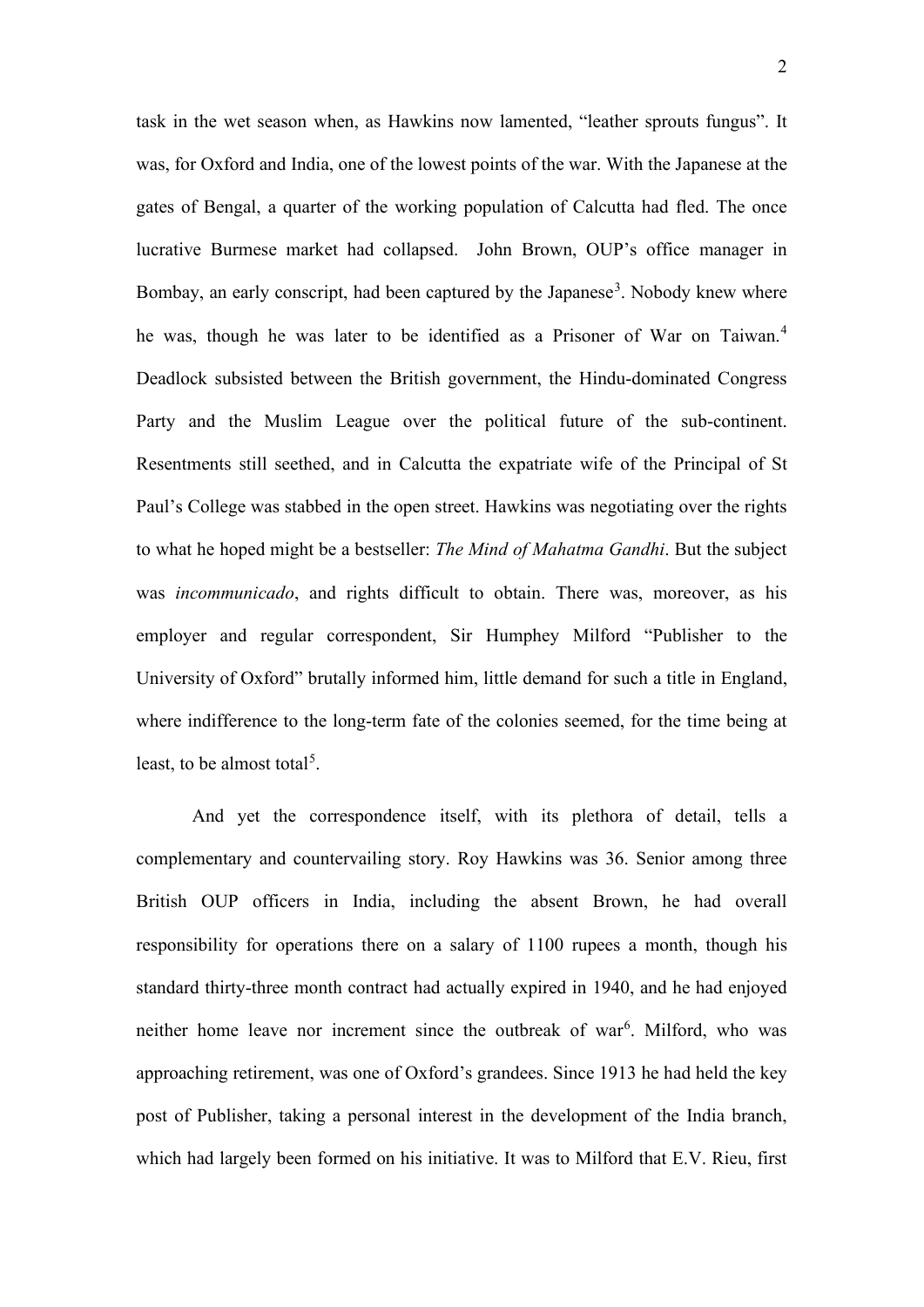manager of the branch in Bombay, had reported on his arrival there in 1912, and his constant, solicitous interest in the Indian connection is warmly attested to by his letter books of the period<sup>[7](#page-17-5)</sup>. India at this time was, after all, very much the jewel in Oxford's crown. It was, moreover, where promising recruits to the Press were frequently sent to be trained. Two of the firm's senior home-based officials, Geoffrey ("Jock") Cumberlege, who in 1945 would succeed Milford as Publisher<sup>[8](#page-17-6)</sup>, and Raymond Goffin, presently a private in the Royal Berkshire Regiment<sup>[9](#page-17-7)</sup>, had begun their careers in Bombay, and both had written textbooks for the Indian market<sup>10</sup>. So when Hawkins had taken up his post in 1937, it is no surprise to find Milford requesting quarterly updates from him. They run from 1937 until 1944, and afford a valuable impression of a distinguished colonial publishing venture *in extremis.*

Hawkins, who was to devote his whole career to India, was a meticulous man, so the local set-up emerges clearly from these letters. The Indian branch, as it was invariably known, had for some years been expanding. By 1938 it employed 105 people between its three offices – 44 in Bombay, 37 in Calcutta, 24 in Madras – as compared to 80 in  $1934<sup>11</sup>$ . (At home the essential status distinction was between those paid weekly in cash, and those paid monthly by cheque; here it was between those earning less than 150 rupees per month, who were entitled to a regular grain allowance, and those above that threshold who were not). Markets too were growing and diversifying, as Milford encouraged the boys on the ground to explore new worlds of readers in Persia, where the language of school instruction had changed from French to English in 1934, and East Africa with its thrusting Asian population<sup>12</sup>. The network of technical support is also apparent from these reports. Paper came from two mills: the Tishaghur Mills in Park Street, Calcutta and the Mysore Mills in Bangalore (both of which were still to be in business in 2005). The branch used one bindery, also in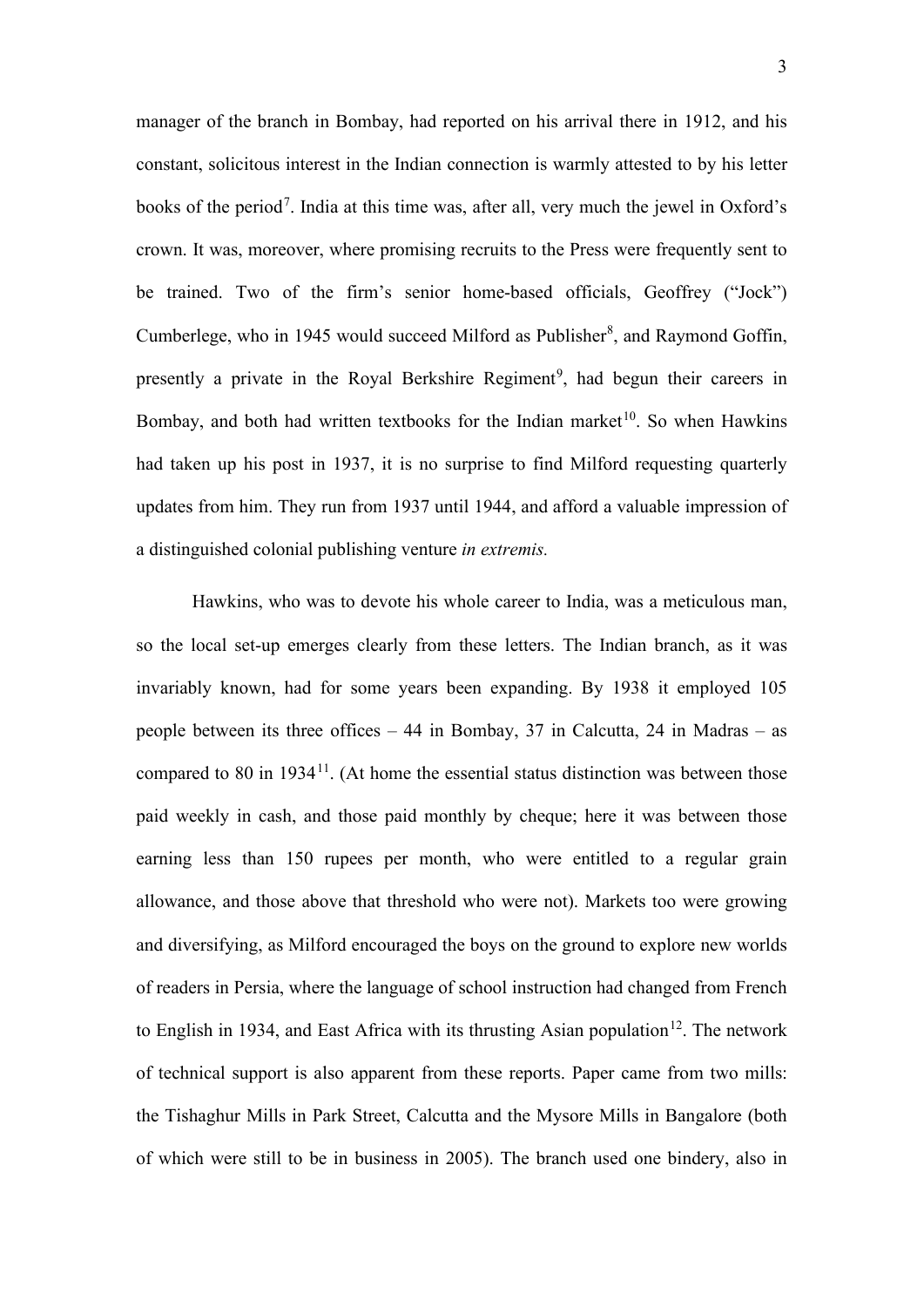Calcutta. Some of these facilities were shared with other companies, friendly rivals such as Macmillan, Nelson and Longman, with whom the Oxford people were obliged constantly to consult, especially in times of crisis. Indeed, one of the heartening aspects of this correspondence is the impression it conveys of a more or less congenial expatriate publishing community, in marked contrast to the naked competition that often characterised the book trade in Britain.

Most importantly, these reports have a lot to tell us about just what books Oxford was marketing in India at the time, where they originated, who wrote and printed them, and at whom they were aimed. They fall into four categories: Clarendon Press books (academic monographs imported from Oxford); London books, that is general trade items - principally Bibles and technical manuals – produced by the firm's commercial arm at Amen House in Warwick Square off Ludgate Hill; branch books, that is to say volumes produced locally; and the merchandise of other firms – Harraps and Constables for example – handled under licence<sup>[13](#page-18-3)</sup>. It is the third of these divisions that is of interest in the unfolding scenario of war.

What happened in September 1939 was that the commercial and intellectual mix constituting the branch books was shaken and not so gently stirred. Habitually the cocktail consisted of three ingredients: so-called India Branch production (books commissioned, written, and manufactured on the spot), India Branch London Branch quires (that is, books made up in India from sheets imported from Amen House); and Indian Branch Clarendon Press quires (that is, books made up in India from sheets imported from Oxford). After 1939 this recipe officially served as before; in practice Neville Chamberlain's speech on September 3<sup>rd</sup> changed a great deal. With Europe at war, and Asia as yet free of it, Bombay could no longer carry on as it had previously; it was also freed from outside supervision in several significant and rewarding respects.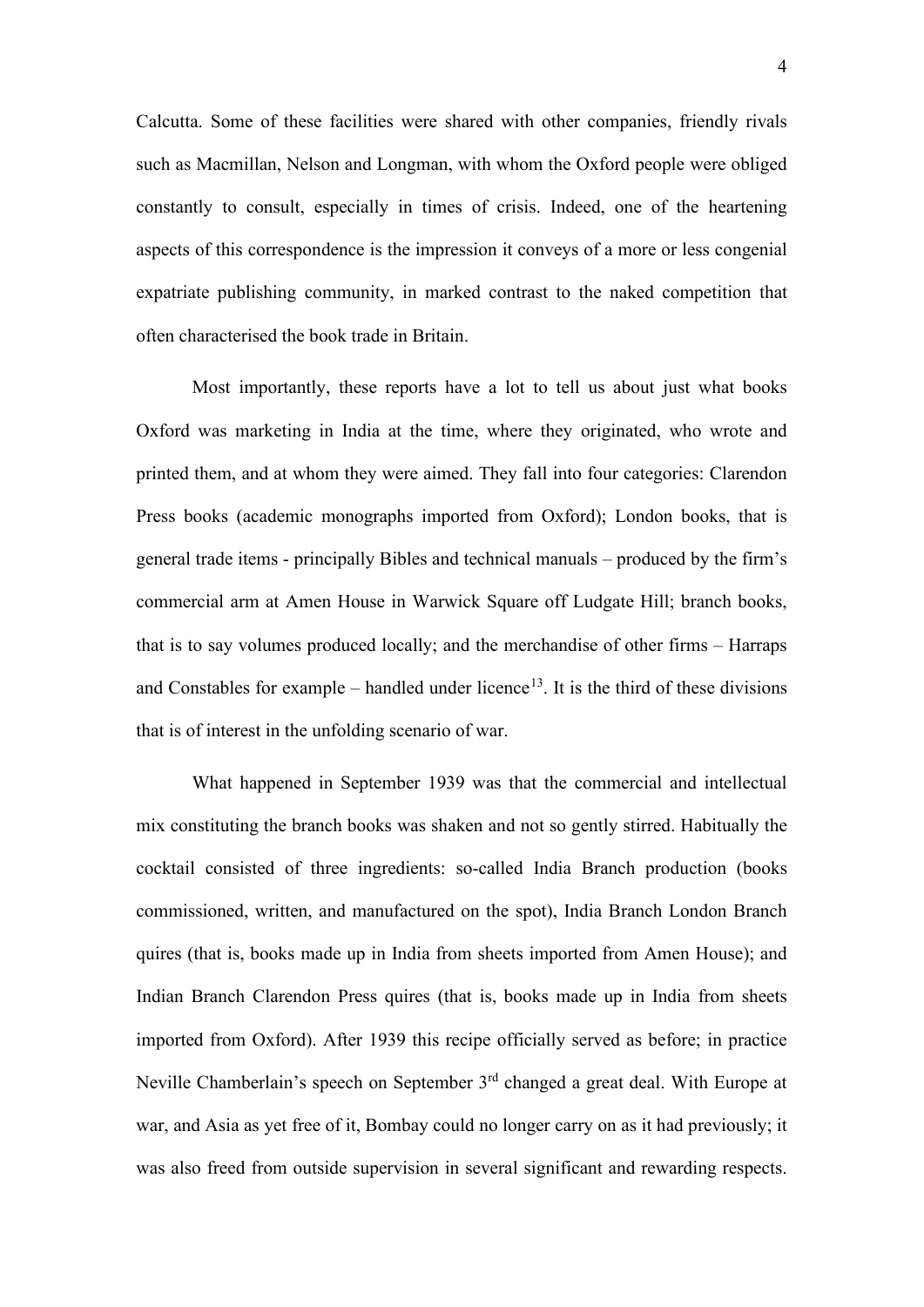Inevitably attention in England was being directed elsewhere. At the declaration of hostilities, the London branch had evacuated its entire staff - including famously the Anglo-Catholic novelist and playwright Charles Williams, who edited the firm's newsletter - to Southfield House, Hill Top Road, just outside Oxford<sup>[14](#page-18-4)</sup>. The focus of effort had also changed, since the Press soon landed a highly advantageous, though strictly confidential, government and Admiralty contract to produce maps, codebooks and cipher books. As Atalanta Myerson has effectively shown, this imperative commission pre-occupied the Press domestically for the duration of hostilities, absorbing much editorial time, and mountains of paper.<sup>[15](#page-18-5)</sup>

So it is hardly surprising if India faded a little from view. To begin with, in any case, South Asia appeared to be "far from the seat of conflict". War conditions also made the place less accessible from England since, though air letters continued to arrive, as far as bulk freight was concerned Indian ports were now much more difficult to reach. In May 1940, fearful of an Italian assault on Egypt, Churchill instructed the Admiralty to thin out shipping in the Eastern Mediterranean<sup>16</sup>. Henceforth, for the first time since the opening of the Suez Canal three quarters of a century previously, traffic to Asia was sent round the Cape. The result initially was to slow down shipments to pre-1869 levels. By July Hawkins is observing: "since shipping was diverted round the Cape, we have had little stock from England."<sup>[17](#page-18-7)</sup> This is phrased as a complaint, but all the signs are that Hawkins treated it as an opportunity, even when supplies began to trickle through. After all, Asian markets were still wide open, the Indian government was yet to ration paper, and the pressures of nationalism and educational aspiration continued unabated. Hawkins had read between the lines of Milford's replies; Oxford was clearly tied up in some kind of official war work, though unable for legal reasons to say what it was. Paper rationing in Britain, in any case, was no secret, even if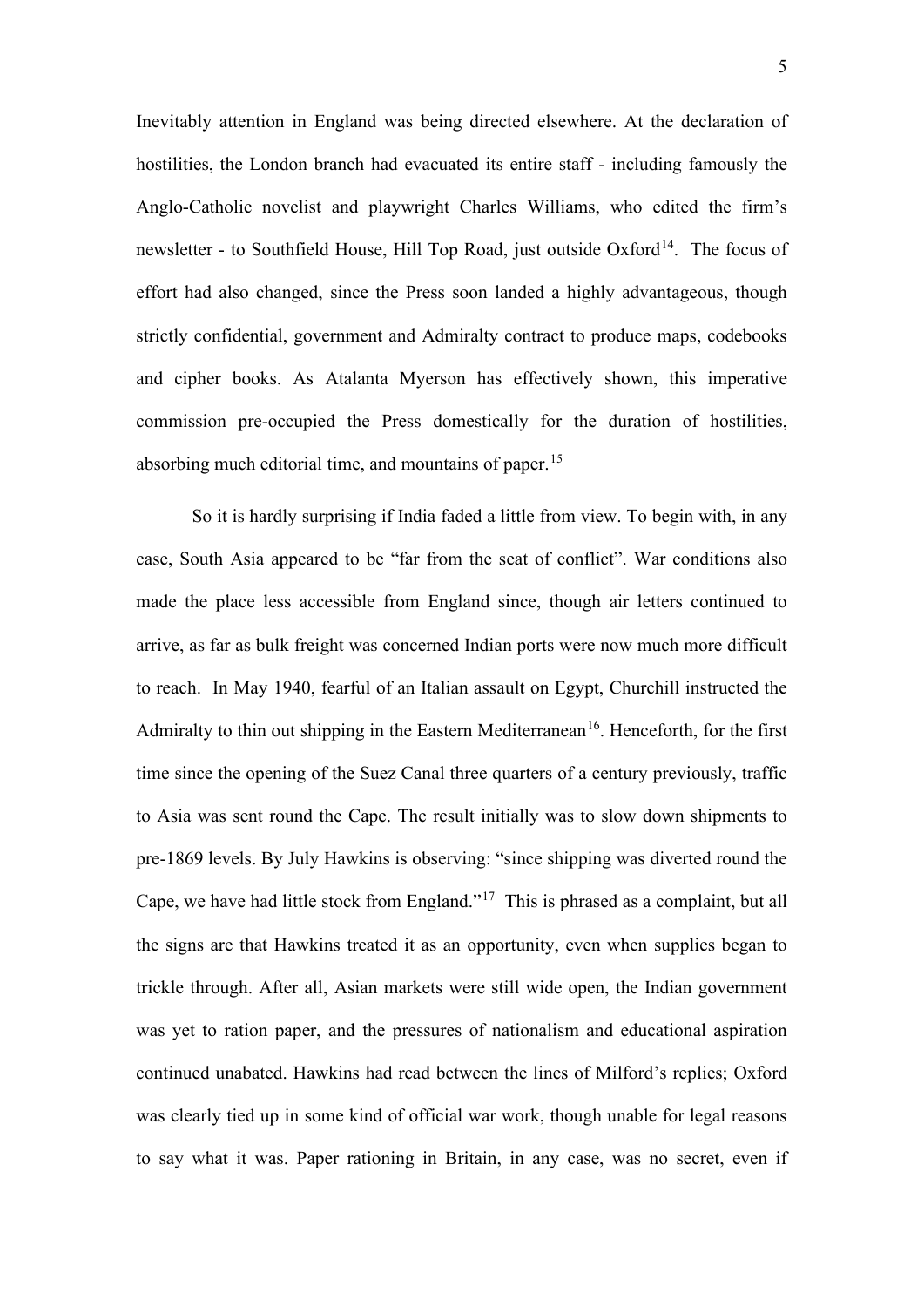Oxford manufactured its own. The upshot was an unusual offer from an overseas branch: Hawkins proposed that, if Oxford found herself overstretched, Bombay was prepared to assist with her printing.

There is no sign that the offer was taken up. The confidence behind the suggestion, however, bore fruit in other ways, since, despite the lack of overseas supplies, local business flourished. Before the war sales had already been rising; for the first time in 1938-9 they had exceeded a million rupees. In November 1939 Hawkins was able to report that: "up the present the war has made little difference to our business." In January of the following year, in the midst of Europe's co-called "phoney war", his tone is even breezier:

The effects of the war on India, provided we do not start fighting here too, will be beneficial. We are already getting better prices for our exports, and many new manufacturing industries are being started up to supply those goods which are now too rare or too expensive to bring from abroad. Politically too I think – perhaps because of this economic situation – we shall settle down without dislocation of civil life. So that the war is not likely to mean any diminution of our business in educational and general books, but if anything will stimulate it. And if there is a general rise in prices, a rise in the cost of books will have no special effect. I conclude that our policy should be to increase our income rather than decrease our expenditure.<sup>[18](#page-18-8)</sup>

So Hawkins' policy - accepted perforce by officials in Oxford who had little time or energy to argue otherwise - was to expand. There were, of course, challenges to be met, since indirect price inflation was unavoidable. Owing to food imports the cost of living index was creeping up, and salaries had to rise to keep pace. The price of Indian printing paper went up by 30% over four months, and cover paper and cloth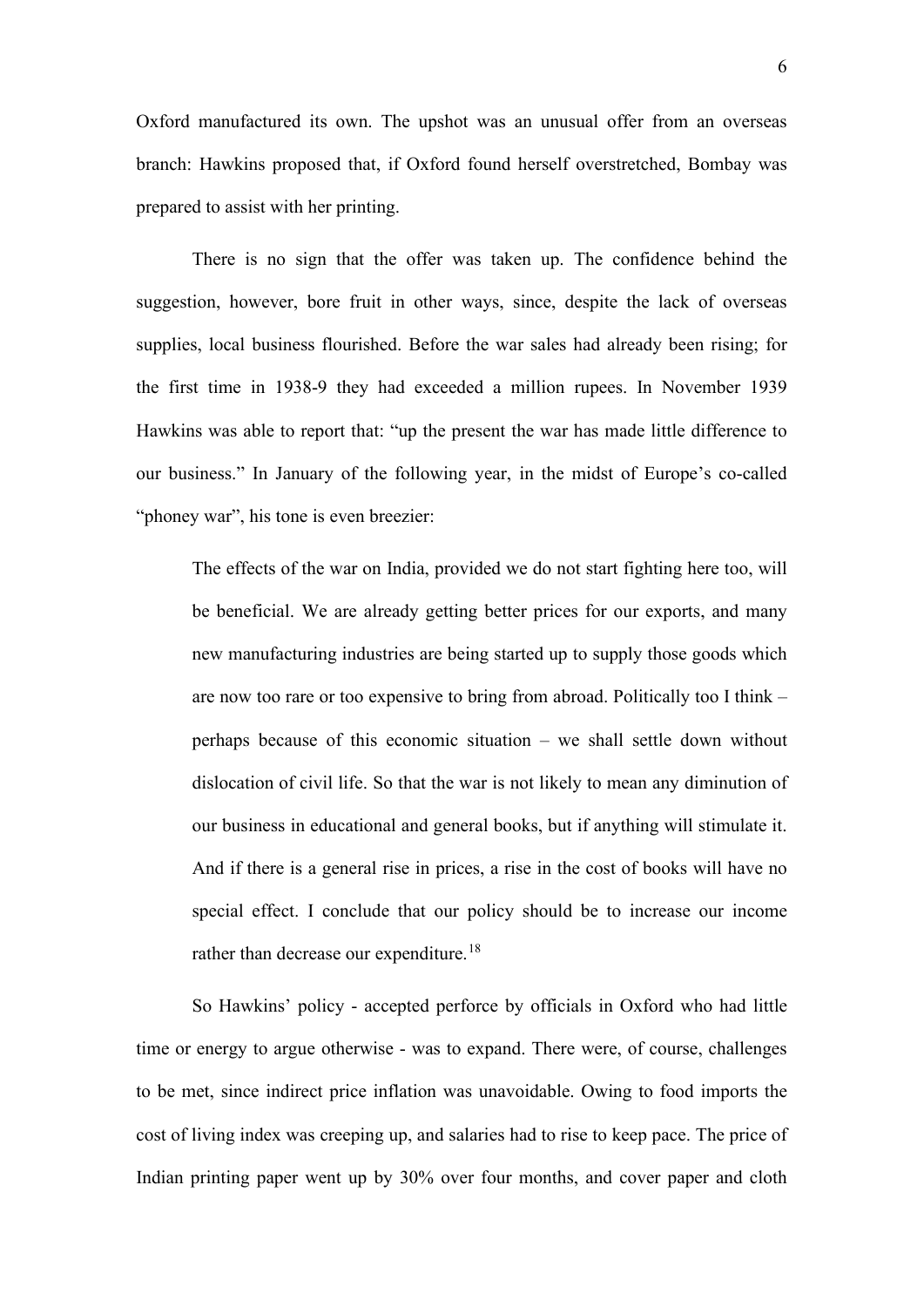rose by 50%.[19](#page-18-9) When a surcharge on insurance premiums was imposed all firms, Macmillan took the lead by reducing discounts by a uniform 5%. Oxford followed suit immediately, but the small resulting drop in demand was more than compensated for by the increase in revenue. Already that January Hawkins is boasting "The present position is very satisfactory in so far as the sales are only Rs 10,000 below last years' record ones: as you know, Calcutta sales have shown a steady increase every year since 1932, during which period they have nearly doubled." By November this has become "all branches are still selling as well, or better, than ever"<sup>20</sup>. This is English understatement: as the figures demonstrate, they were actually performing very impressively.

However, it is not simply the volume, but the kind, of new business that is striking. The increase, as you would expect, is principally accounted for by branch production. But, even within this band, there is an interesting shift in the privileged language medium. Again, Hawkins had foreseen this development, writing to Milford shortly after his appointment in 1937; "The new Ministries, particularly the Congress ones, are showing a lively interest in education, and many schemes for reshaping syllabuses are being discussed. The general idea is to extend and cheapen a form of primary education that will be of more practical use to the villager: it will be given through the mother-tongue…The Secondary school syllabuses are sure to be modified too, and we are likely to have a busy time remaking our own list"<sup>21</sup>. The impact of these new directives is soon visible. In 1938, the year before hostilities, the Indian branch had issued 46 new titles in English and 93 reprints, compared to 15 new publications in all of the Indian vernaculars, with 7 reprints. In 1939, the gap narrowed, with 33 new English-medium titles and 132 reprints, compared to 16 new titles in the vernaculars, with 18 reprints. By the end of 1940, the year of Hawkins'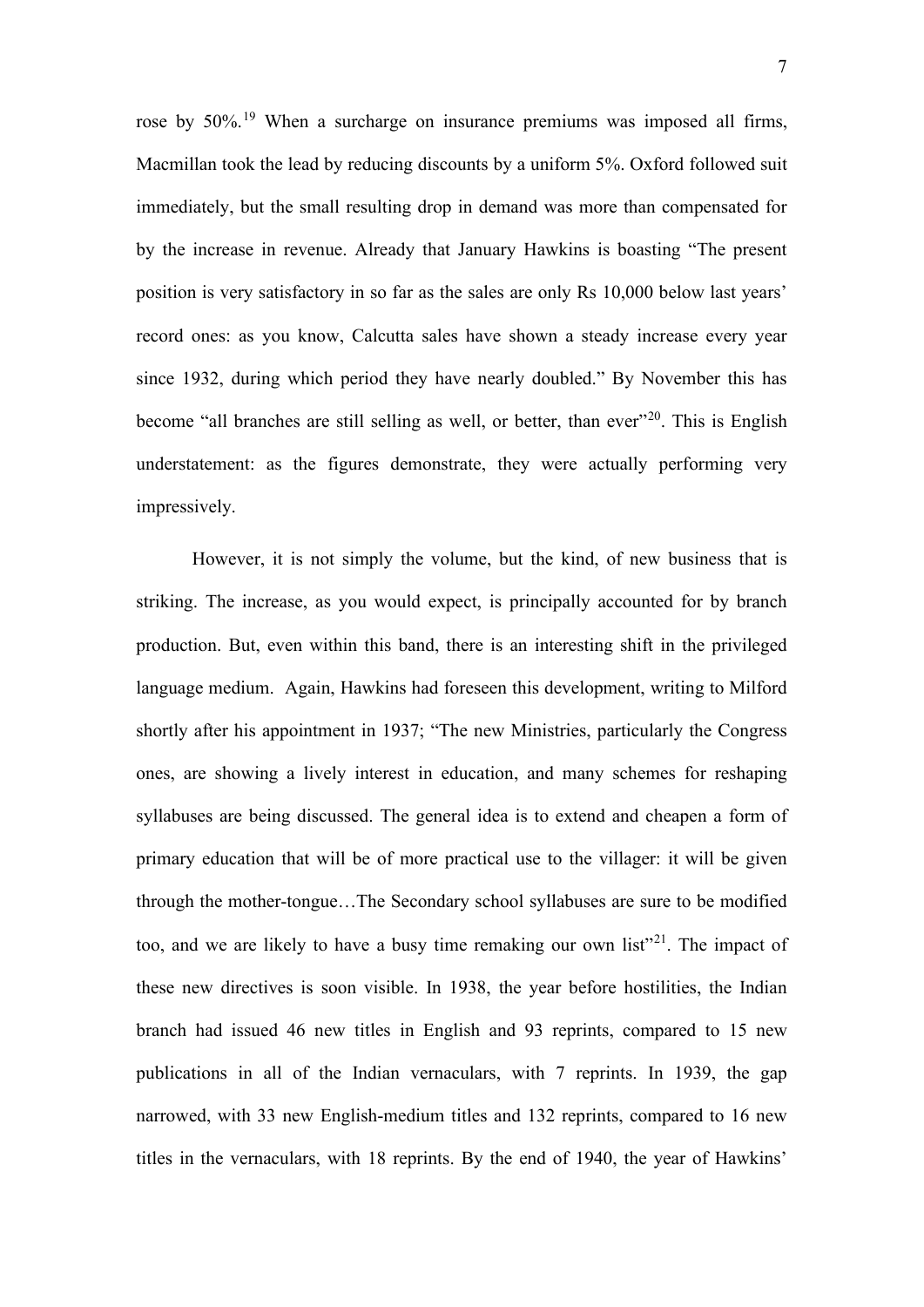buoyant letter, new Indian language publication has edged ahead for the first time: 36 new titles, as opposed to 30 in English. Throughout that year, the lion's share of English language production consisted of reprints: 122 in all. This momentum was not evenly maintained, and by the end of 1943 the pattern has almost reverted. Nonetheless, the short-term redressing of the balance in favour of Indian-language books suggests just where, in the period between say Dunkirk and the Japanese attack on Pearl Harbour, the commercial advantage – and much of the activity –  $\text{lay}^{22}$  $\text{lay}^{22}$  $\text{lay}^{22}$ .

### [INSERT HERE:

Figure 9.1. New Publications by OUP India Branch, 1938-43: Arranged by language group.

Figure 9.2. Books Re- Issued by OUP India Branch, 1938-43: Arranged by language group.

Figure 9.3. Books Published by OUP India Branch, 1938-43: Percentage of New Titles to Total Output.]

Pearl Harbour, of course, marked a watershed. Hawkins' report of January 1940 had contained the all-important proviso "provided we do not start fighting here too". Following the American declaration of war in December 1941 and the opening up of the Eastern theatre, British India, if not exactly fighting, was on heavy war alert, and the business community, of which publishing formed a minor part, faced challenges of an altogether different order. Whole markets disappeared: in Singapore, Malaya and most drastically and worryingly close-at-hand, in Burma, previously responsible for about 15% of OUP's Calcutta sales. In Rangoon £1,000 worth of stock was  $\text{lost}^{23}$  $\text{lost}^{23}$  $\text{lost}^{23}$ .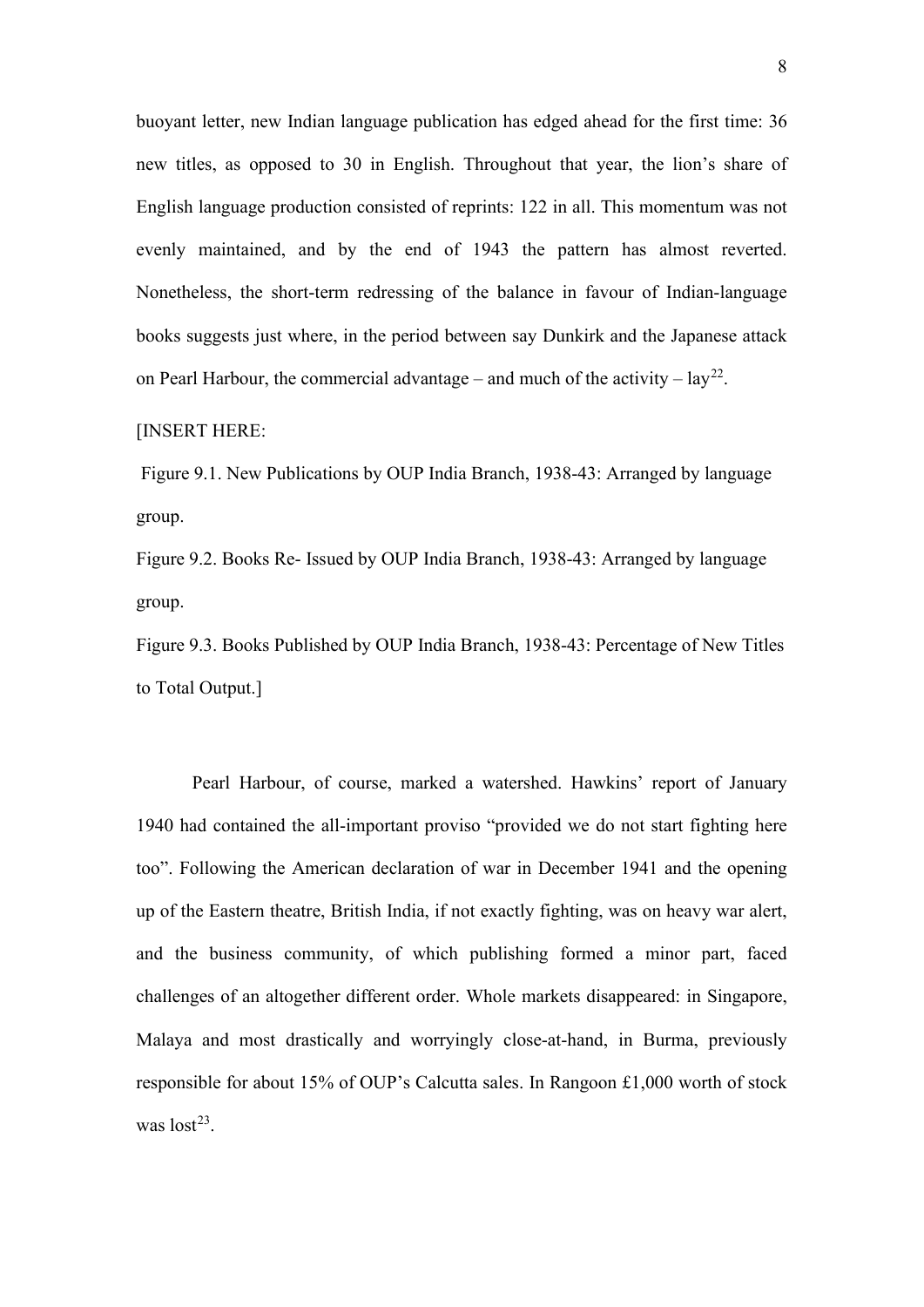In neighbouring Bengal the effect was immediate. By February 1942 Calcutta University had postponed its exams, only one in four students was attending college, and all girls' schools had closed. Within a few months these disruptions had spread down the Eastern seaboard of India. Early in April 1942 a state of emergency was declared in Madras, and a large part of the population quitted the city "headed by the government". Two-thirds of the school population absconded. Apart from the everpresent fear of invasion, Hawkins was concerned by a lingering threat of civil disobedience from the ongoing Quit India movement. The Burma rice harvest having failed, Bengal was now in the grips of the severest famine it was to endure during the entire twentieth century. In Calcutta, where the office was under the management of an enterprising Bengali – Ranga Lal Sen - starving people were "a common sight"<sup>[24](#page-19-0)</sup>. The manager of the Madras branch, 32- year-old P. J. Chester, was being threatened with conscription; his future remained uncertain and, in the meantime, his wife was deputizing for him. Within a few weeks she too had left the town by special train<sup>[25](#page-19-1)</sup>. In November the Government of India at last got round to rationing paper, reserving 90% for official purposes. Shipments remained extremely irregular. In the first quarter of the year the branch received only six, and two had been lost at sea aboard a boat bound for Calcutta and Madras<sup>26</sup>.

In the circumstances there was little publishing firms could do but raise prices. This time it was Longmans who took the initiative, but again Oxford soon followed suit. Faced with a choice between reducing discounts again - thus penalising hardpressed local booksellers - and hitching prices by 12% all round, they took the second and riskier path. For the first time a note of despondency enters the correspondence. Nonetheless, by May Hawkins is reporting that the loss of sales to schools is being offset by the embarkation of British and American troops at the port of Bombay<sup>[27](#page-19-3)</sup>.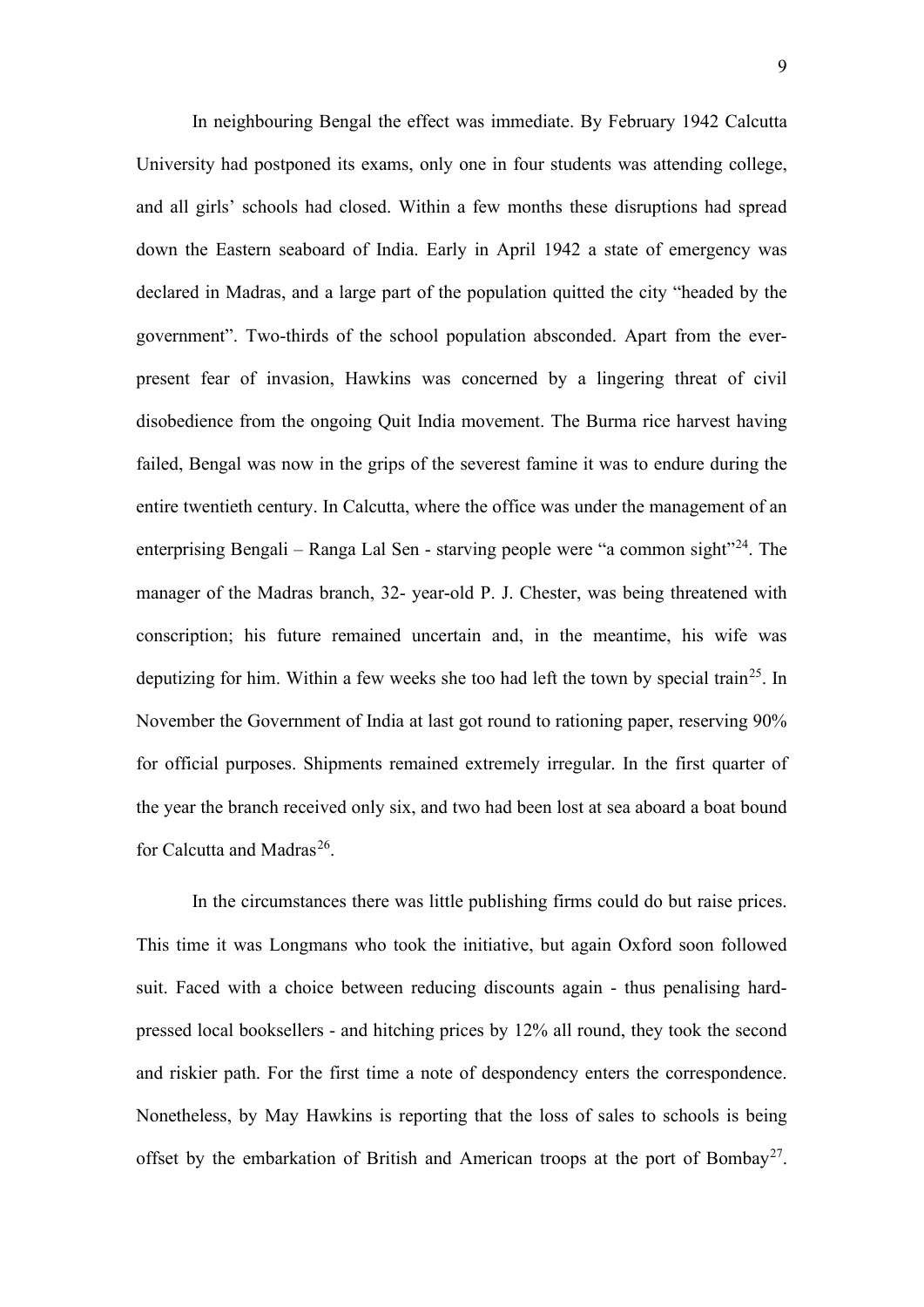Ever alert to the main chance, he has rushed through the press a guidebook, Moraes' and Stimpson's *Introduction to India*, to help them find their feet<sup>[28](#page-19-4)</sup>. He anticipates ready pickings. Partly as a result, whilst sales from the Calcutta office have dropped by 10%, in Bombay the fall is less than 1%. Elsewhere sales have actually risen, and with them, Hawkins' mood.

The fact is the business community was adapting its ways of working, and those enterprises that remained in operation were soon flourishing. This was as true of publishing as of every other commercial sector. Indeed, as Hawkins was later to report, "There has been…a mushroom growth of general publishing firms in the last few years, favoured by the lack of competition, the increased market and the chance of quick profits."[29](#page-19-5) With the gradual re-opening of colleges after the panic of early 1942- 3, the educational market once again took off. There were "unusually large profits" that year, and in the following twelve months, with Europe still embroiled in the Normandy campaign, sales at the India branch again broke all existing records<sup>30</sup>. The fruits of this staggered growth were shared by the office staff too, as the figures for the commissions on sales earned by the four office managers over this period well show.

[INSERT HERE: Figure 9.4. Commissions on Profits Earned by Office Managers,

OUP India Branch, 1939-43, expressed in sterling.]

Indeed, far from looking back – and despite discouraging episodes like the floods in Madras – Hawkins is soon making plans for the post-war period. The creation of a Muslim-dominated state in Pakistan seemed increasingly likely. Is it not wise, he asks, to consider opening an office there eventually, bringing out a fourth member of the expatriate staff to run it? "If the Indian Branch can be of any help in getting trade started again in Malaya, you will doubtless let us know." If an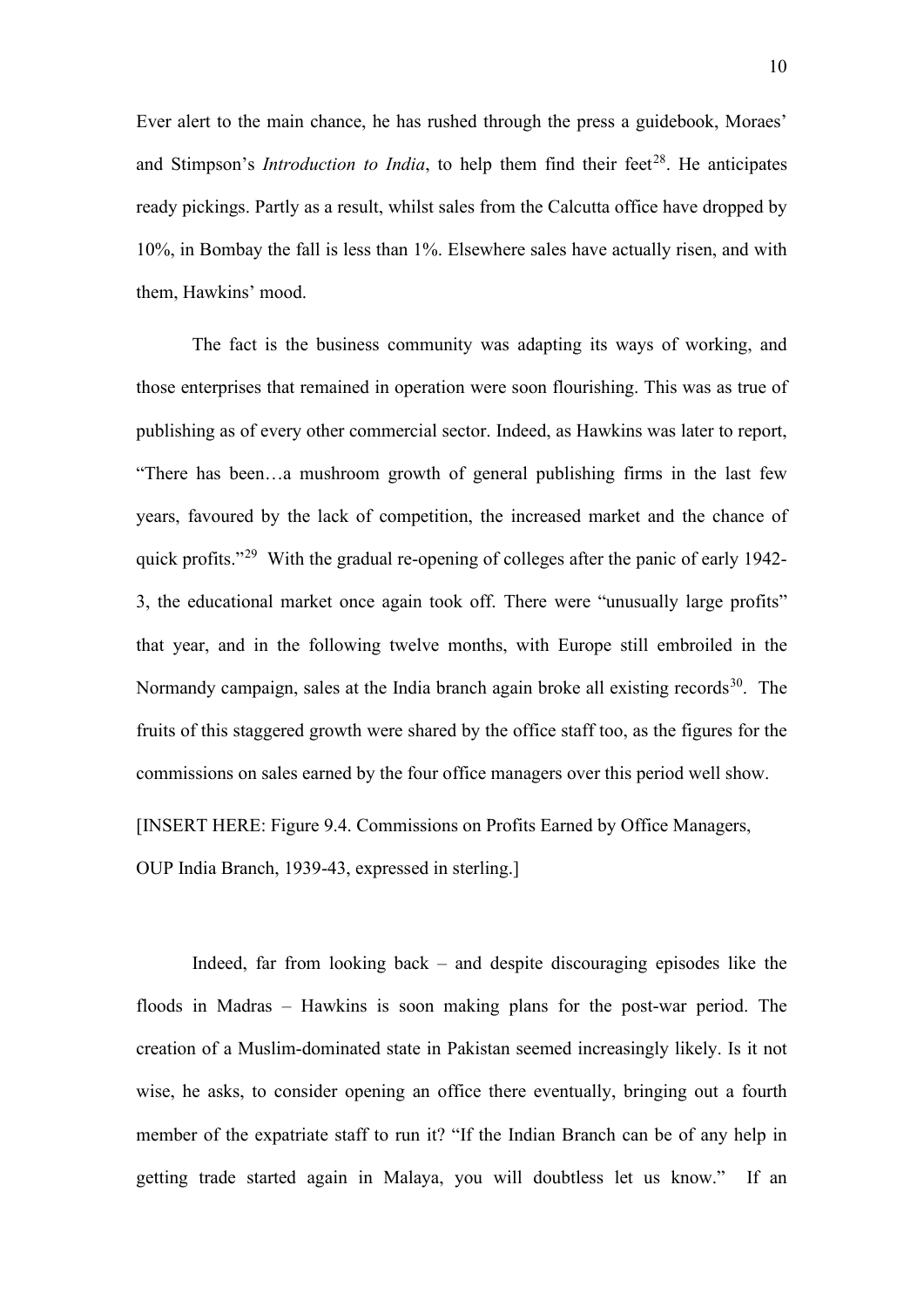opportunity occurs of investigating trade links with China, Hawkins would, he gamely insists, much appreciate being considered for the job.<sup>[31](#page-19-7)</sup> Almost two years before VJ day, he is even enthusing about possibilities for English-language textbooks in Japan. Language teaching in any case, will evidently form a large share of overseas business. Already Churchill had caused discomfort by rising to his feet in the House of Commons to announce government backing for Basic English, C. K. Ogden's scheme for a substitute language for non-native speakers employing a vocabulary of 600 words. If it takes off, many of the existing textbooks will have to be rewritten. Predictably Longman is rubbing their hands at this prospect, as is the now ten-year-old British Council, but Oxford mandarins on both continents are horrified. The chimera fades as Basic goes out of fashion, but Hawkins knows where his bread and butter lies. The language teaching market is ripe for the picking, and he is determined to seize it  $3^2$ .

In Oxford, these initiatives found a ready ear. Milford was not due to retire until September 1945 but, as in 1912-3, there was a handover period of about year before his successor, Jock Cumberlege, took over as Publisher. Cumberlege had worked at the Bombay Head Office for four years in the early 1920's. He had experienced the curb of overseas supervision first-hand, and was keen to give Bombay its head. In May 1944 Hawkins is briskly informed that reports on routine India Branch business are no longer required in Oxford, whereupon – frustratingly for us - the quarterly reports abruptly cease<sup>[33](#page-19-9)</sup>. With them, Milford's paternalistic regime draws to a close. From the continuing though now occasional communications between Bombay and London, however, it is abundantly clear just how radically the atmosphere has changed. Hawkins for one is enthusiastic to democratise he market. There are, he remarks, 50 bookshops in the city of Bombay carrying general books; in addition, and ignored by most overseas firms, there are hundreds of one-man booths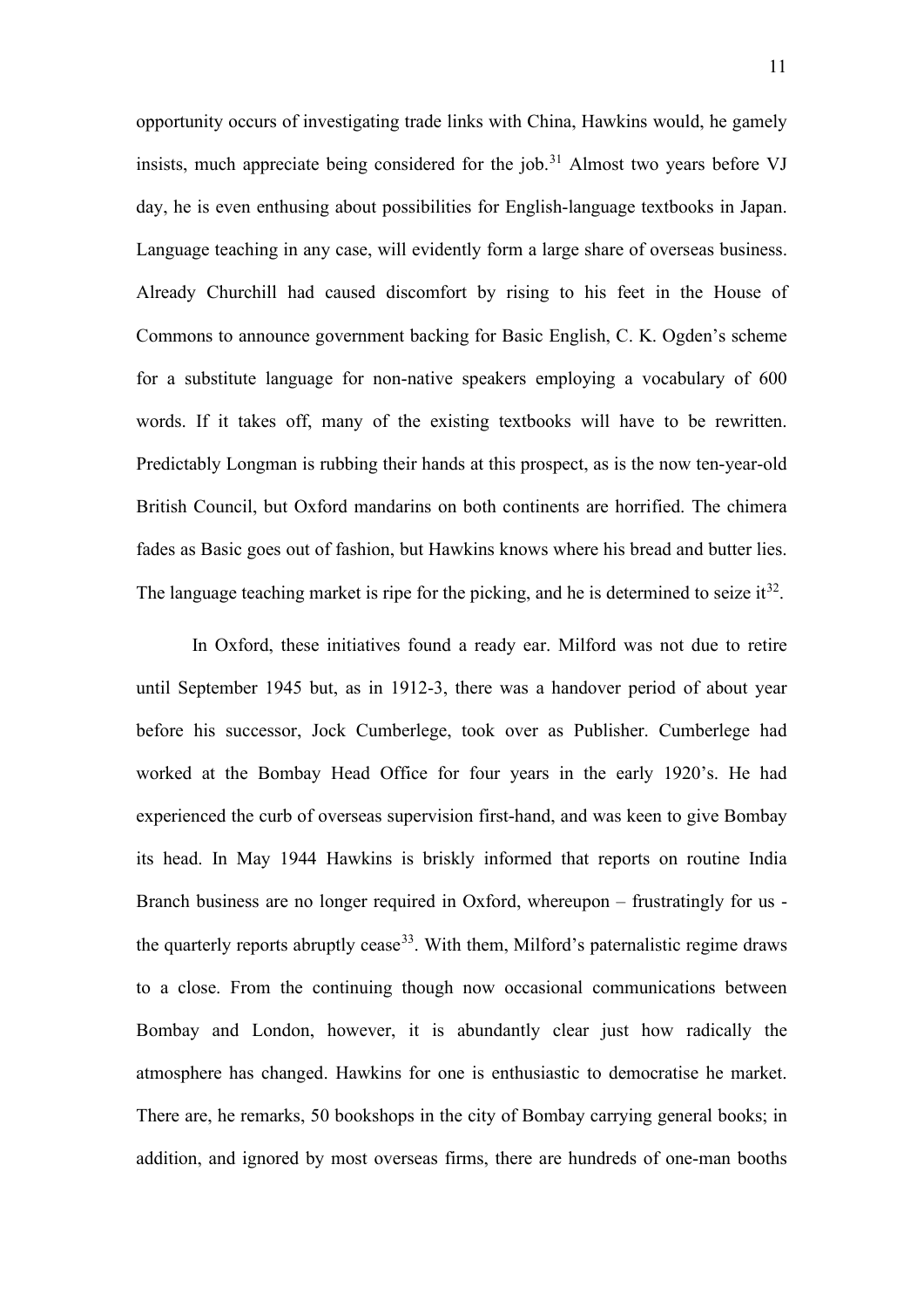flogging books to passers by in the street. Soon Hawkins is reminding Cumberlege of this fact of local life: "I merely want to indicate that there is all the machinery for a market here if we wish to use it." As far as Oxford is concerned, however, the priorities are now clear. Henceforth the main emphasis is to be on inter-branch trade, much of which Bombay will be expected to initiate by itself<sup>34</sup>. They are to build up and export their own lists, liase directly with New York and other branches, and to consolidate the liaison with East Africa that has been interrupted by the war. They are, in other words, to make their own paradise. There are still a few wartime commissions to be tidied up, of course. The order for a Service of Thanksgiving for the Armistice is printed in Oxford and sent out under conditions of strict secrecy to India, where a specially adapted programme for the event will include the hymn "Praise my Soul, the King of Heaven", by a former Director of the East India Company, Robert Grant.<sup>[35](#page-19-11)</sup>

Already the gesture seems a little dated. With a Labour government in control, and the Congress Party posed to take over two years later, the metropolitan network is loosening fast. In May 1946 Cumberlege spells out where Hawkins must look to now, not that he needs much encouragement: to Persia, East Africa and Iraq; to Aden, China and Egypt<sup>36</sup>. In August 1947 the long-promised Independence dawns, both for India and Pakistan. Import controls are imposed in India; in Bombay, a few streets away from Hawkins' Head Office, an infant called Salman Rushdie lets out his first yelp.

And so to a tentative conclusion. Commercial publishing in India during the war years was the product of an elaborate nexus of conditions, some of them subcontinental, most of them global. The Second Word War, even more so than the first, was the ultimate cross-national event. It disturbed patterns of trade and avenues of transit, causing shortages in unexpected places, and opening up unlooked for opportunities in others. In certain respects it induced India into unprecedented modes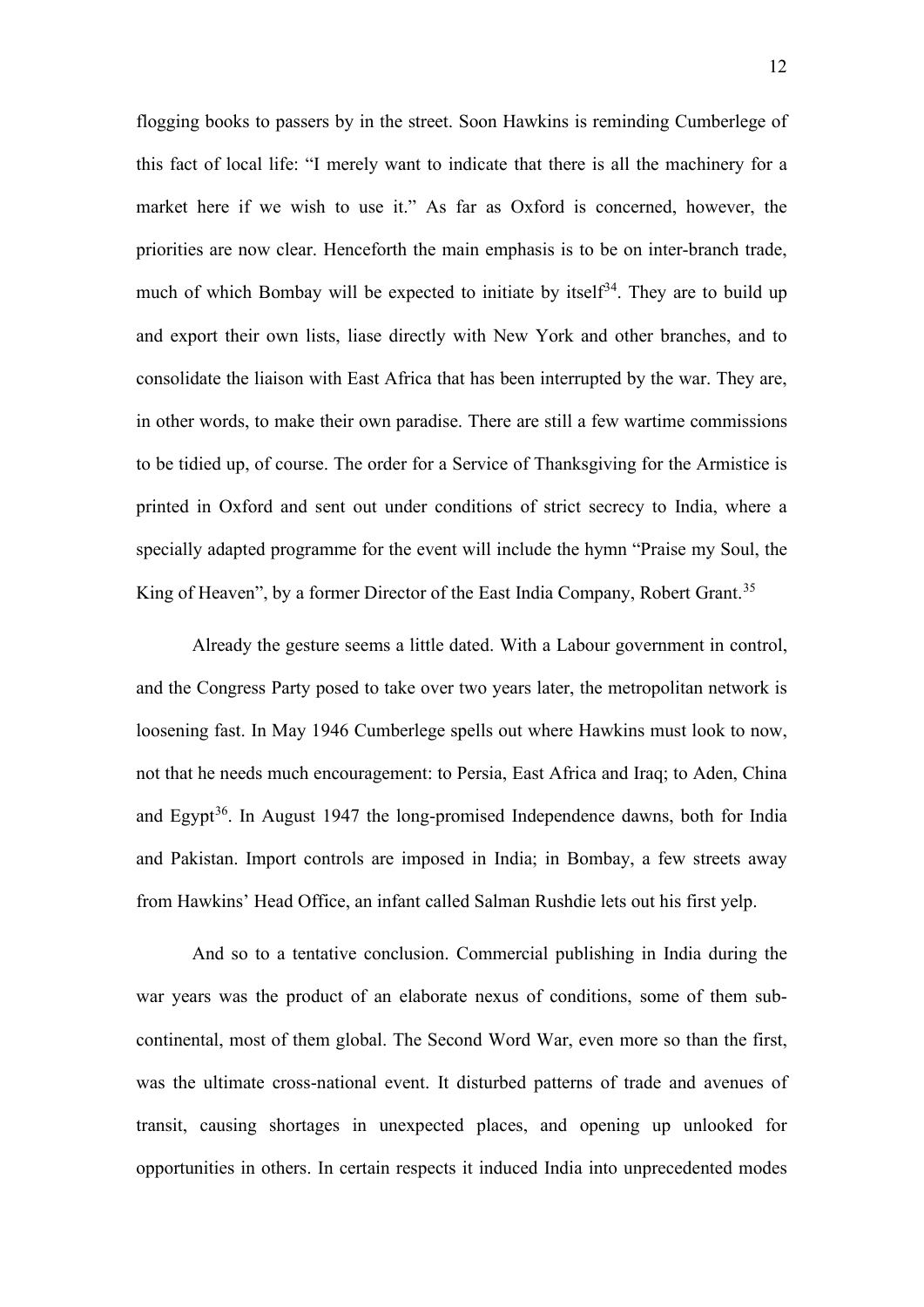of collaboration or co-operation (several Bengalis, for example, fought for the Japanese). In other ways it isolated a colony whose destiny, for better or for worse, had been caught up for some 180 years in an unequal relationship where many, but not all, of the shots were called elsewhere: from the plush plum-coloured armchairs of the directors of the East India Company in the City of London, then from the corridors of the India Office in Whitehall. Since 1912, when Emile Rieu had set up the India Branch of OUP, its affairs had been directed magisterially from Oxford or London. From the outset of hostilities in 1939, however, Bombay had increasingly to go it alone. In doing so, it began to carve out its own future, and in the process to diversify its local markets and to lay the ground for a commercial collaboration with its patent company that was eventually to be established on fairer, more equal terms. The end result was to be fortunate, not simply for the branch itself, but for OUP worldwide. In volume one of *Books Without Borders* I illustrated how unimaginative overall planning during much the same period, together with rigidities in organization and a general indifference to the market, caused Nelsons and Sons, one of Oxford's principal rivals in the imperial textbook trade, to founder in the post-war years, and eventually to cease business altogether. Nelsons had never properly confronted the challenges and opportunities posed by its various branches in France, Canada and elsewhere. Learning from its wartime experiences, and cushioned to some extent by its status as a university department, Oxford by contrast used the post-war decades gradually to renegotiate its relationship with all of its offices overseas. As a result it flourished, as Nelsons did not.

That the war should have initiating this beneficial process of renewal is not in the least surprising. A disaster in so many respects, international conflicts on this scale sometimes have the compensatory effect of freeing up a variety of social and economic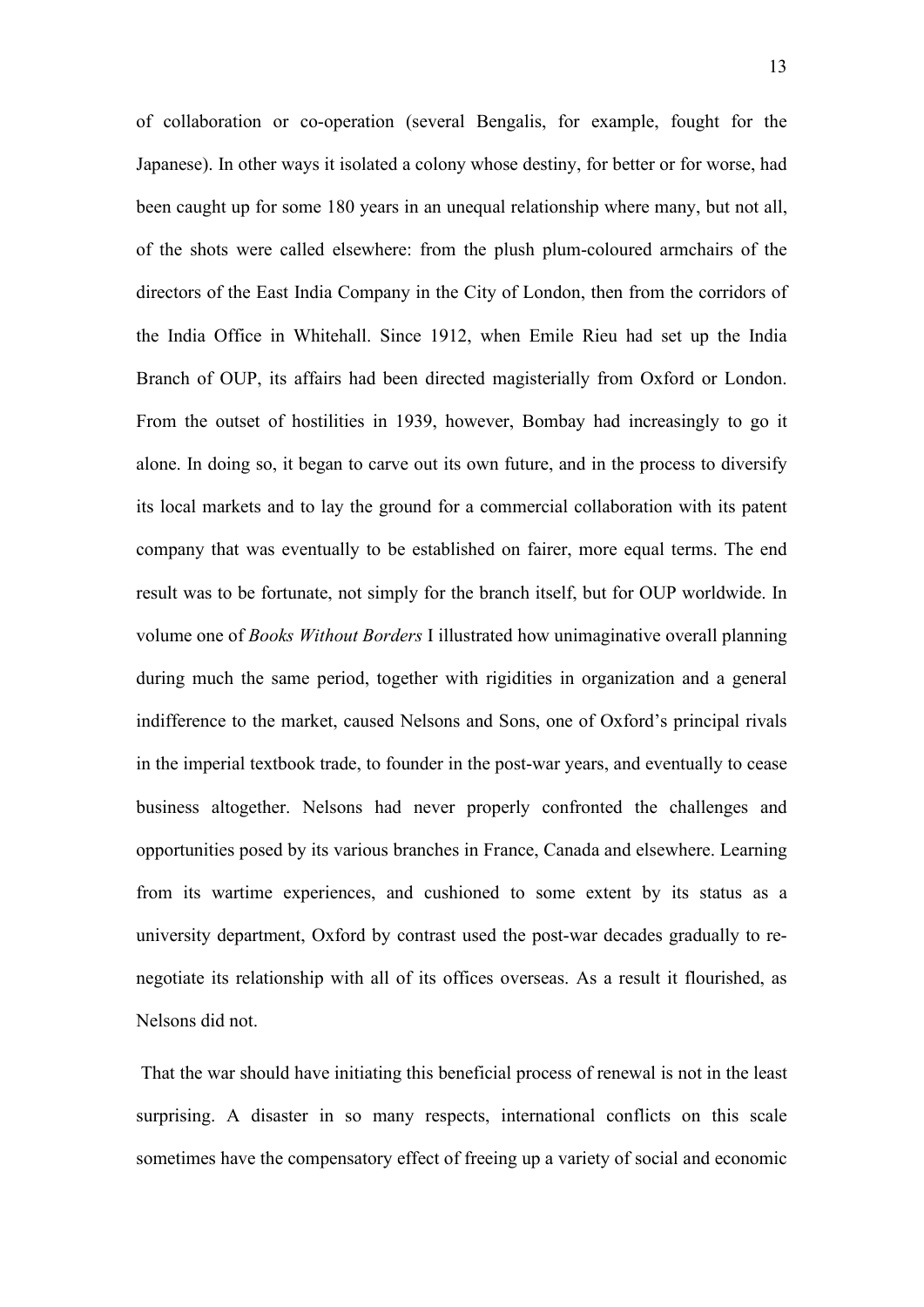constraints. In the Second World War several communities had felt such beneficial effects. On the home front in Britain, women signed up in the factories to massproduce munitions to the strains of the BBC's entertainment programme *Music While You Work.* The liberation was to be temporary since after the armistice most returned to the home. Yet the opportunities – and the new patterns of life – the war had opened up could not be withdrawn permanently. In Britain greater gender equality at work - to this day incomplete - was to be one long-range result of the conflict. Throughout the empire too, soldiers from the colonies either volunteered for, or were conscripted into, the armed forces, disclosing to them vistas of experience - and political ideals - which were eventually to transform whole swathes of the world, especially in sub-Saharan Africa.

The effects on business are less well documented though just as dramatic, and publishing was no exception. In India, where in 1939 political independence was already on the cards, the effects are clear to see. Though the fortunes of OUP's India branch between 1939 and 1945 reflect the shifting face of the global conflict, the triggering of successive military zones and the impact of distant regulations, the overwhelming evidence is that the war became the branch's Open Sesame. It closed down certain markets, of course, and put an unprecedented strain on resources: on paper, distribution and the like. However, it also relieved local management temporarily of Oxford's controlling hand. The correspondence between Hawkins and Milford had originated as a sort of monitoring device to provide supervision for a younger member of staff working in an infant branch in a distant location. Ironically what it reveals is an emancipation of employee and branch well beyond practicable direction from abroad. Inevitably, just as in England, there was a time lag before these re-ordered priorities were to become permanent. Indeed, as the records suggest, and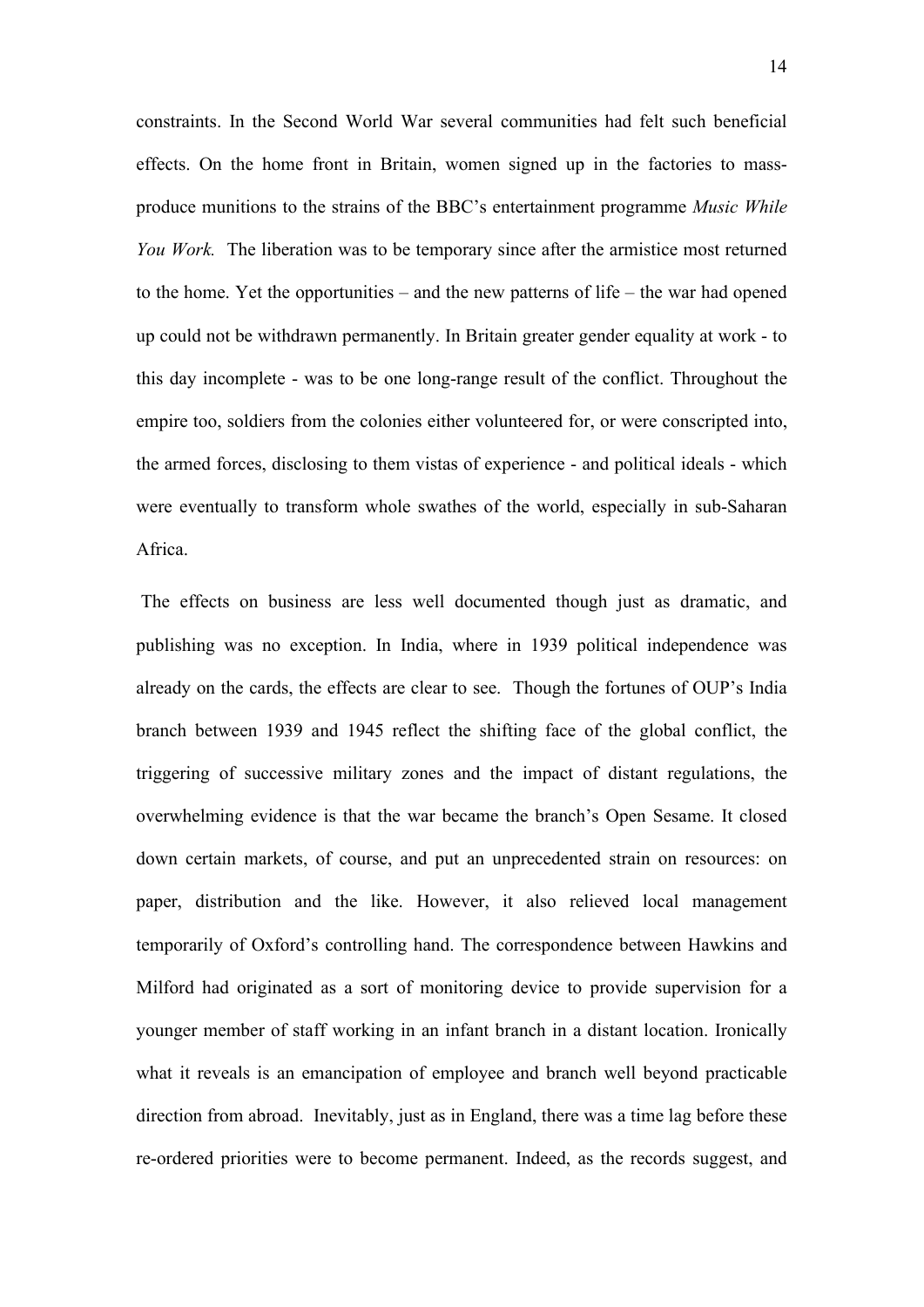OUP India's official historian Rimi Chatterjee confirms, some of the momentum of the war years was inevitably lost during the later 1940s and the 1950s. Hawkins himself would remain in post until 1970, and he grew more cautious with the years. As Chatterjee puts it with generous understanding "He was still a consummate publisher, but with all his interest in India, his heart was still at the Clarendon Press"[37](#page-20-0) He was also slower to grasp the implications of nationalism for OUP's local hiring policy than he might have been. By 1944, for example, the branch was short of managers, yet Hawkins' solution to this temporary difficulty had been to request that three junior members of the Press's British-based staff be sent out for expatriate training. Such policies seem timid now, and after independence they were in practice bound slowly to abate. Indeed indigenisation was already under way, even if in the eyes of some it was to advance far too slowly. Early in the war, the ever-efficient Ranga Lal Sen was offered what, in the contractual terminology of the time, was known as "home leave" in England. He politely declined, since his home he said was in Calcutta<sup>[38](#page-20-1)</sup>. To his personal disappointment, Sen was never to be promoted, but by 1970 the managers of the Calcutta and Bombay offices would both be Indian citizens.

In other important respects the Indian Branch was now more autonomous and flourishing than ever before. In the immediate post-war years, two of its homecommissioned titles, Minoo Masani's *Our India* and Jim Corbett's *Man-Eaters of Kumaon*, became international bestsellers, with hefty sales in America<sup>39</sup>. The latter was adopted by the parent firm as a mainstream World's Classic. Even so in 1944 Hawkins, playing his options in uncharted waters, was still planning to adjust local discounts so as to encourage again direct sales from England. The imposition of import duties on books by the Congress Party government in 1947 put paid to these suggestions; it also ensured that local publishers and booksellers had from now on to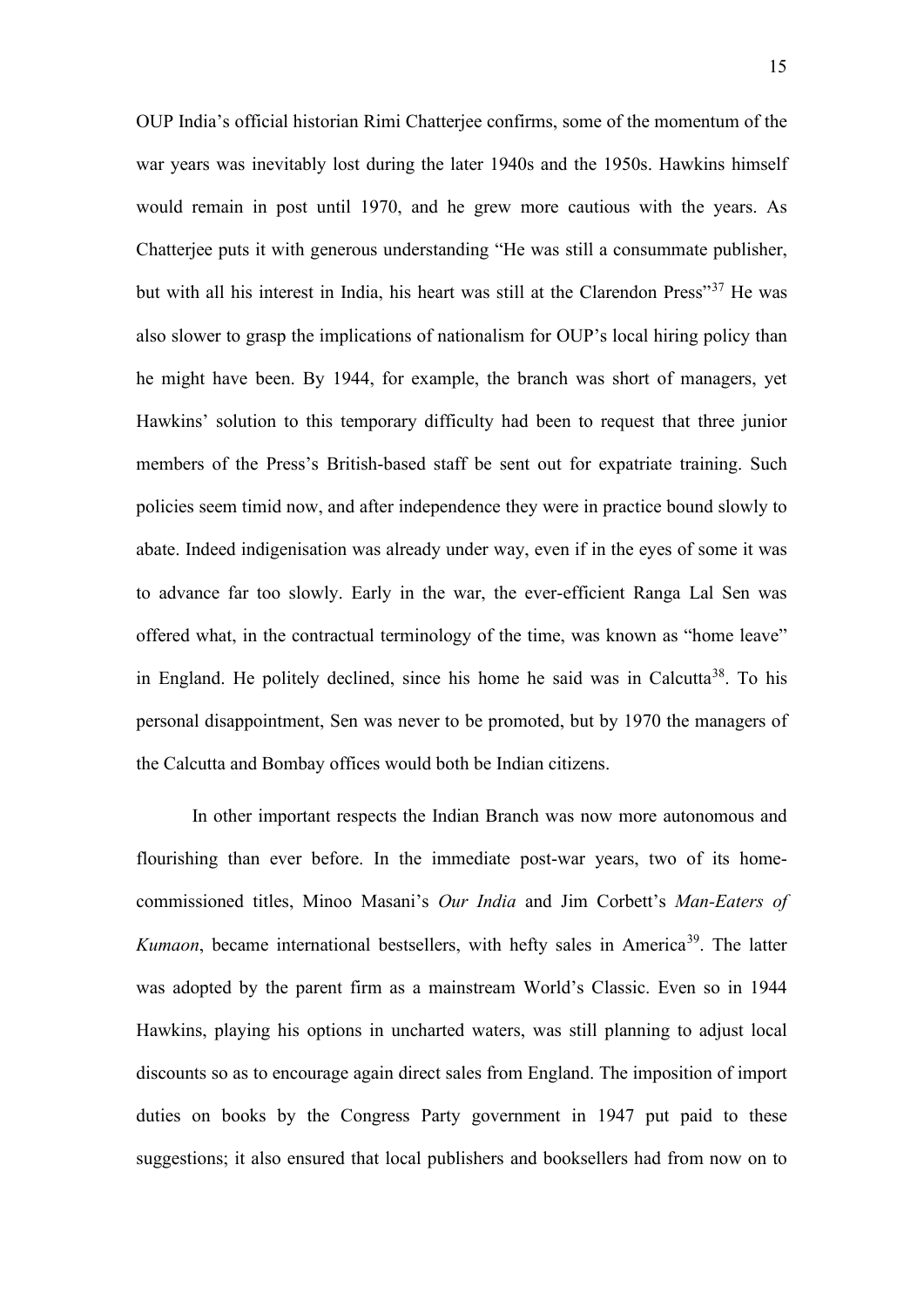make their own, independent arrangements. Indeed it could be argued that the charter of OUP's India Branch's independence, so energetically prepared in war-time, was not fully to be realised until 1971, when the headquarters of the branch moved to Ansari Road in Darya Ganj in Delhi, a change consolidated five years later when Ravi Dayal took over as General Manager. The liberation was accelerated by the economic conditions of the 1980s when the sliding value of the rupee, another hiccup of which the firm took full advantage, obliged the firm to concentrate its activities locally to an extent never before attempted. Its spectacular success is amply attested by the range of Delhi-published Oxford titles cited in several of the essays in the present volume.

In November 1937 the young Indian writer Raja Rao had written in the Foreword to his revolutionary first novel *Kanthapura,* "We cannot write as the English. We should not." For all that, Rao's seminal book was published the following year by George Allen and Unwin in London. Ten years later he might well have extended his claim to read: "We cannot publish as the English. We should not." *Kanthapura* is a now a modern Indian classic, several times re-issued by local firms such as Orient Paperbacks, whose Hind Edition with a cover design by Narayan Barodia is printed by the Shiksha Bharati Press in New Delhi. The most widely prescribed critical edition, expertly typeset by Rashtriya Printers, appeared in 1989 from the OUP's Delhi offices in the nearby YMCA library building, followed by a second edition in 2000. The resonance of these facts is another of the long-term fruits of war.

<span id="page-16-0"></span>Unless otherwise stated, the typescript documents referred to in this essay are held in the OUP archive in Oxford.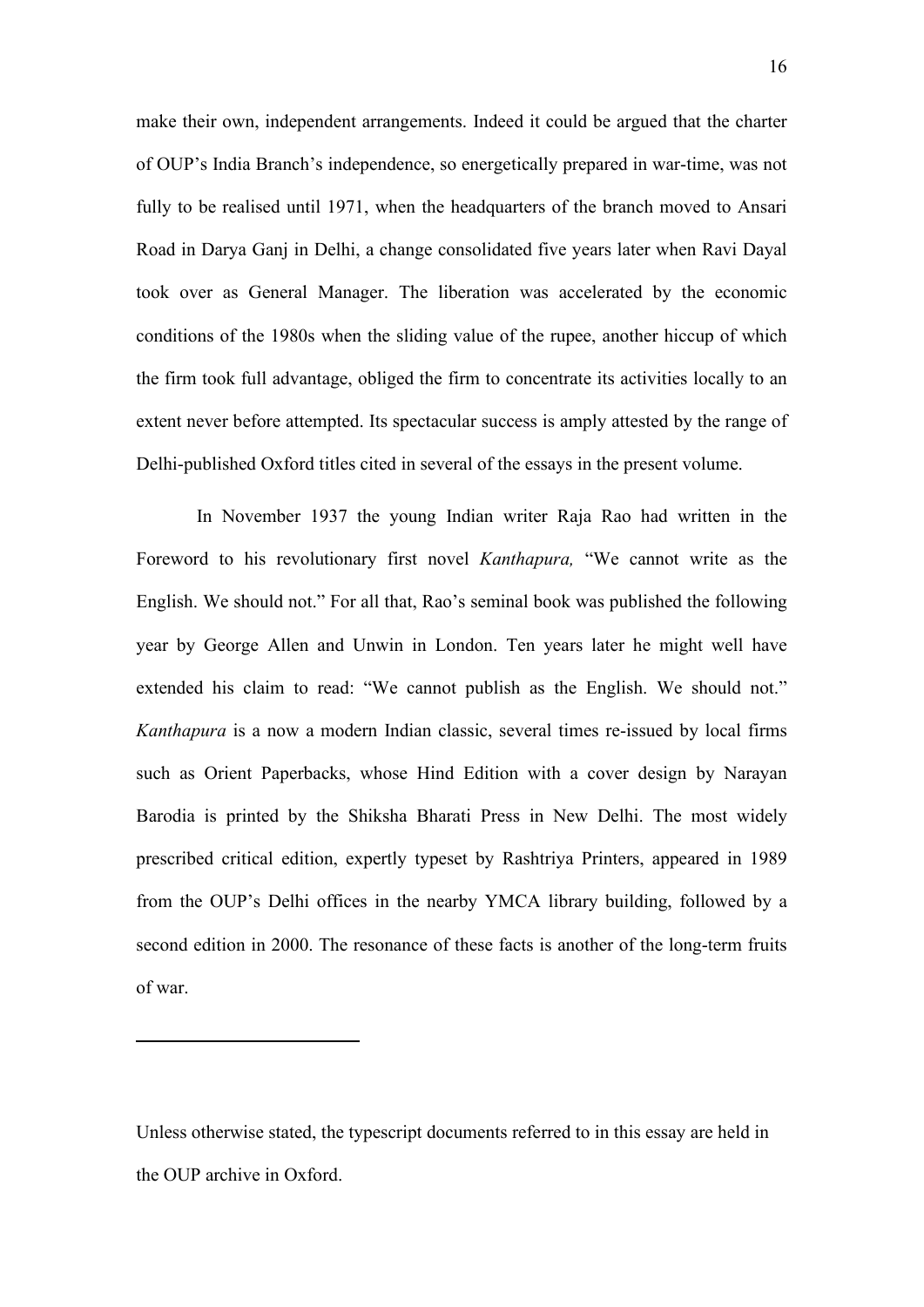<sup>1</sup> R. E. Hawkins to Humphrey Milford, 22 November 1943. From the useful file headed BOMBAY 1937-44. OUP/PUB12/3.

<span id="page-17-0"></span><sup>2</sup> R. E. Hawkins to Humphrey Milford, 22 February 1944. OUP/PUB12/3

<span id="page-17-1"></span><sup>3</sup> R. E. Hawkins to Humphrey Milford, 17 August 1942. OUP/PUB12/3.

<span id="page-17-2"></span><sup>4</sup> R. E. Hawkins to Humphrey Milford, 17 August 1943. OUP/PUB12/3.

<span id="page-17-3"></span><sup>5</sup> Humphrey Milford to R. E. Hawkins, 24 September 1943. OUP/PUB12/3. The book's editors were R.K. Prabhu and E.R. Rao. In fact, when published by the India branch in 1945, this compilation proved fairly successful, with large sales outside India. It went to a second edition the following year, and remained in print until the 1960s.

<span id="page-17-4"></span><sup>6</sup> R. E. Hawkins to Humphrey Milford, 22 November 1943. OUP/PUB12/3. In 1940 the rupee averaged 13.23 per pound sterling, giving Hawkins an annual salary of just short of £1,000, or £30,000 in 2005 values. There was an additional commission on profits. See Figure 9.4 above. As for home leave, a forlorn telegram to Milford on 19 June 1940 reads IMPOSSIBLE FLY ENGLAND RETURNED BOMBAY = HAWKINS.

<span id="page-17-5"></span><sup>7</sup> Peter Sutcliffe, *The Oxford University Press: An Informal History* (Oxford: Clarendon, 1978), 200-1.

<span id="page-17-6"></span> $8$  Sutcliffe, 200-2.

<span id="page-17-7"></span><sup>9</sup> E. C. Parnwell to R.E. Hawkins, 7 September 1939, OUP/PUB12/3. Parnwell, who had joined the press in 1915, had in 1928 been entrusted my Milford with general responsibility for "education overseas". Travelling widely, he was the first OUP employee to discern the vast potential of the educational market in Africa, overseeing the highly successful Oxford English Readers for Africa. Sutcliffe, 213-6.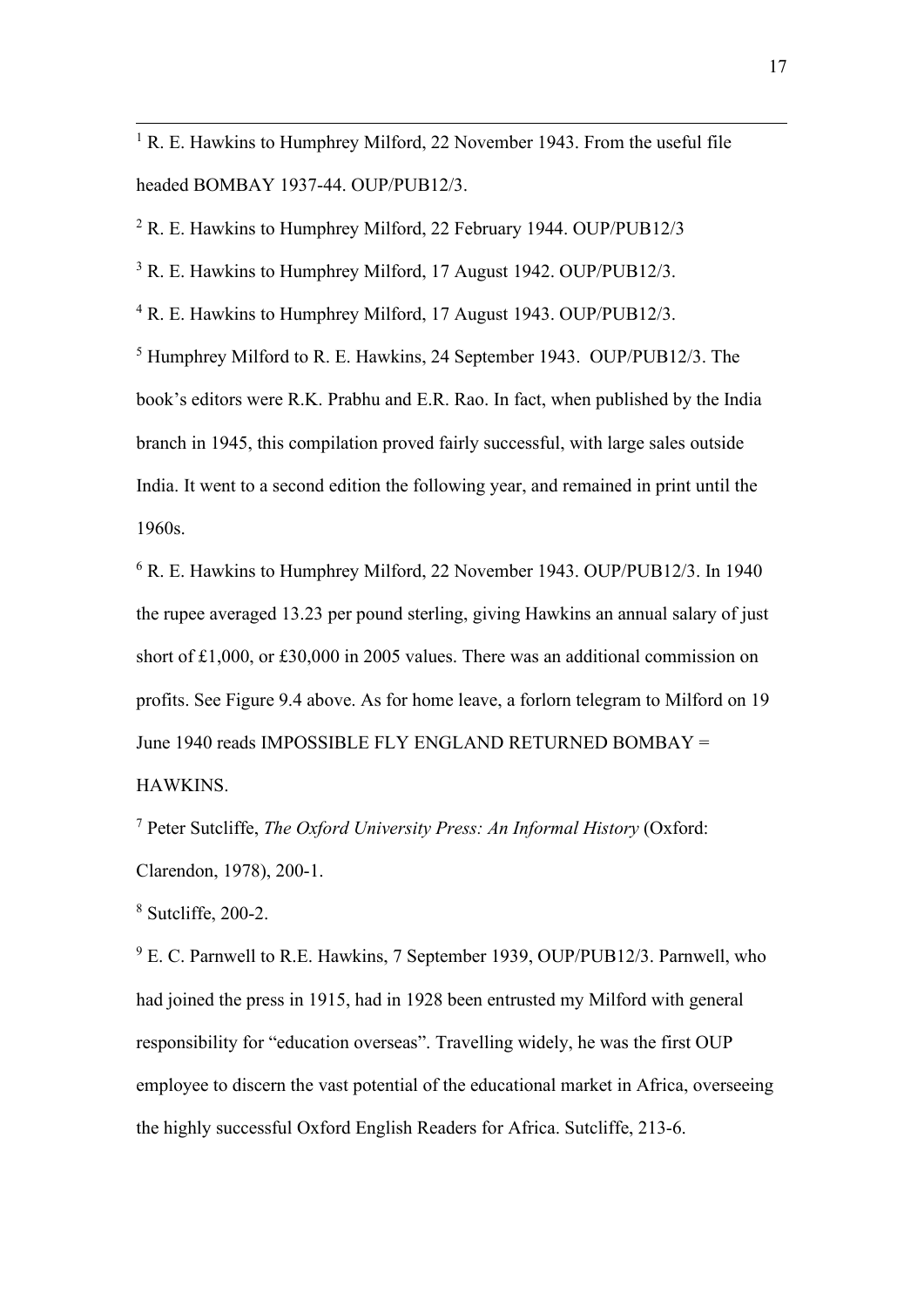<span id="page-18-0"></span><sup>10</sup> G. F. L Cumberlege ed., *Several Essays*, and R, C Goffin ed, *Some Representative Verse and Prose.* India Branch Books File at Amen House, 10 March 1933.

OUP/PUB12/3. A third member of the home staff who had done time in India was A.

L. P Norrington, later to be appointed Secretary to the Delegates.

<span id="page-18-1"></span><sup>11</sup> R. E. Hawkins to Humphrey Milford, 1 March 1938. OUP/PUB12/3.

<span id="page-18-2"></span> $12$  Parnwell had visited Persia in 1933 to investigate the possibilities there. See E. C.

Parnwell to Humphrey Milford, 11 March 1933. From the file headed 'General India Branch Correspondence with London, 1928-48'.IB/00000029.

 In late 1936 Hawkins himself had made an exploratory trip to Iraq, Persia and Palestine.

<span id="page-18-3"></span><sup>13</sup> L. Brander of Amen House to R. E. Hawkins, 14 November 1946, IB/00000029.  $14$  Sutcliffe, 248.

<span id="page-18-5"></span><span id="page-18-4"></span><sup>15</sup> Atalanta Myerson, "Top Secret Books: The Oxford University Press in World War Two", *Gutenberg Jahrbuch* 2004, 269-74.

<span id="page-18-6"></span><sup>16</sup> Winston Churchill, *The Second World War* 3<sup>rd</sup> edition, (London: Cassell, 1951), ii (*Their Finest Hour)* 40, 112, 370, 373.

<span id="page-18-7"></span><sup>17</sup> R. E. Hawkins to Humphrey Milford, 29 July, 1940. OUP/PUB12/3.

<span id="page-18-8"></span><sup>18</sup> R. E. Hawkins to Humphrey Milford, 22 January 1940. OUP/PUB12/3.

<span id="page-18-9"></span><sup>19</sup> R. E. Hawkins to Humphrey Milford, 22 January 1940. OUP/PUB12/3.

<span id="page-18-10"></span><sup>20</sup> R. E. Hawkins to Humphrey Milford, 16 November1940. OUP/PUB12/3.

<span id="page-18-11"></span><sup>21</sup> R. E. Hawkins to Humphrey Milford, 10 October 1937. OUP/PUB12/3.

<span id="page-18-12"></span><sup>22</sup> R. E. Hawkins to Humphrey Milford, 22 February 1944. OUP/PUB12/3. The comparative figures are set out in Table One above.

<span id="page-18-13"></span><sup>23</sup> R. E. Hawkins to Humphrey Milford, 4 May 1942. OUP/PUB12/3. The stock had been on sale at the American Baptist Mission Press.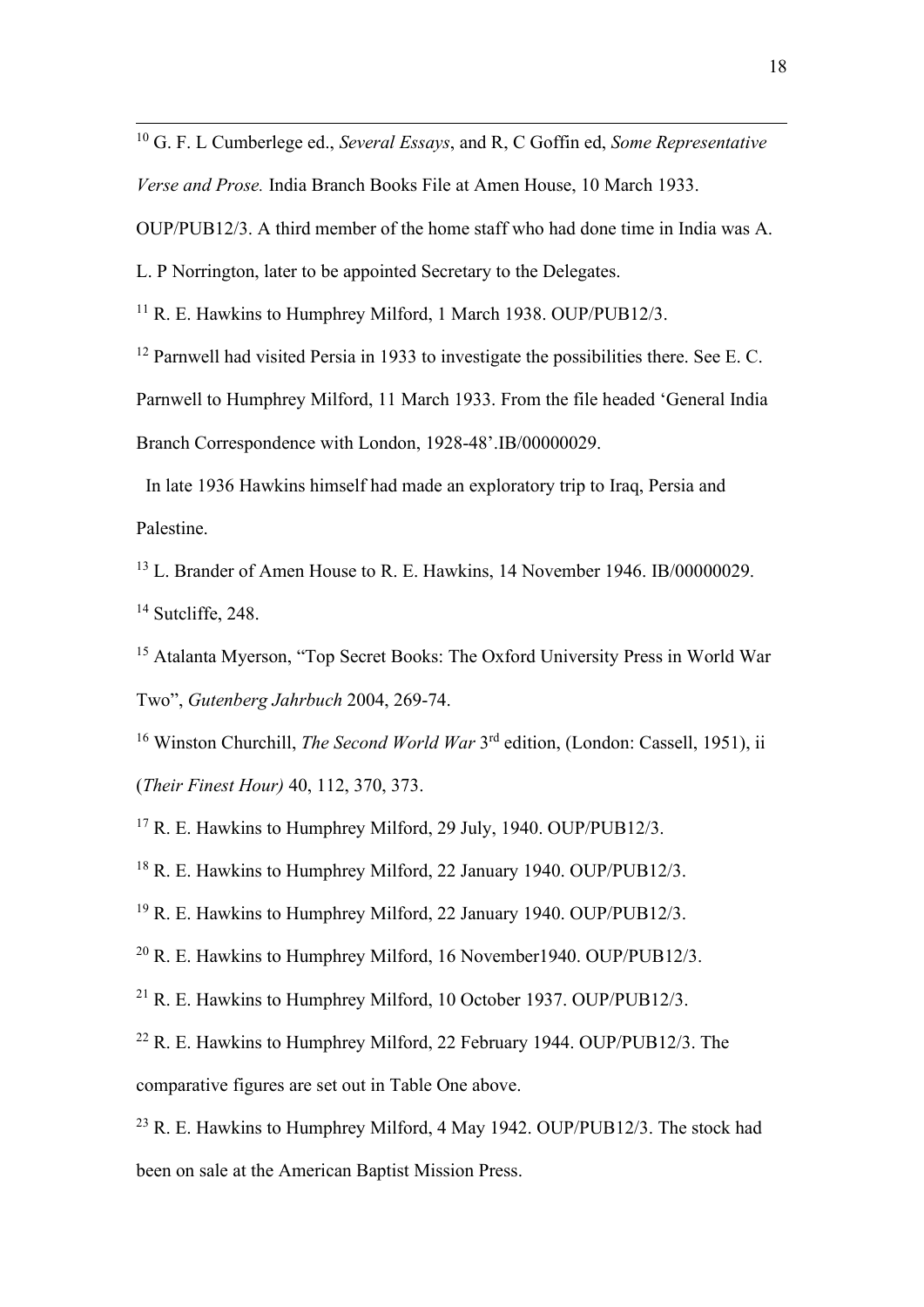<span id="page-19-0"></span><sup>24</sup> R. E. Hawkins to Humphrey Milford, 22 November 1943. OUP/PUB12/3

<span id="page-19-1"></span><sup>25</sup> R. E. Hawkins to Humphrey Milford, 31 October 1942. OUP/PUB12/3.

<span id="page-19-2"></span><sup>26</sup> R. E. Hawkins to Humphrey Milford, 4 May 1942. OUP/PUB12/3.

<span id="page-19-3"></span><sup>27</sup> R. E Hawkins to Humphrey Milford, 4 May 1942. OUP/PUB12/3.

<span id="page-19-4"></span><sup>28</sup> R. E. Hawkins to Humphrey Milford, 31 October 1942. OUP/PUB12/3. Illustrated by the artist G. H. C. Moorhouse, the book proved a runaway success. After its first edition in 1943, two more were required within the year. After the war it enjoyed a substantial international sale during the lead-up to Indian independence. The fourth edition of 1944, though printed in India, was issued by OUP jointly in Bombay and New York.

<span id="page-19-5"></span> $29$  R. E. Hawkins to Humphrey Milford, 22 February 1944. OUP/PUB12/3.

<span id="page-19-6"></span> $30$  A useful indication of the growth in trade during the first five years of the war is given by the commissions on profits paid to the three branch managers during the years in question. See Figure 9.4. Source: Memo from OUP's London warehouse in Neasden Lane, London NW10, 14 April 1944. OUP/PUB12/3. The Neasden warehouse remained open throughout the war.

<span id="page-19-7"></span><sup>31</sup> R. E. Hawkins to Humphrey Milford, 22 November 1943. OUP/PUB12/3.

<span id="page-19-8"></span> $32$  The crisis over Basic, and the whole vexed issue of competing language teaching methods during this period, is usefully covered in a later Oxford book: A. P. R. Howatt, *A History of English Language Teaching* (OUP, 1984).

<span id="page-19-9"></span> $33$  E. C. Parnwell to R. E. Hawkins, 21 February 1945. IB/00000029.

<span id="page-19-10"></span><sup>34</sup> Geoffrey Cumberlege to India Branch, 17 October 1945. IB/00000029.

<span id="page-19-11"></span><sup>35</sup> Oxford to India Branch, 21 February 1945. Headed 'STRICTLY

CONFIDENTIAL'. IB/00000029.

<span id="page-19-12"></span><sup>36</sup> Geoffrey Cumberlege to R. E. Hawkins, 24 March 1945. IB/00000029.